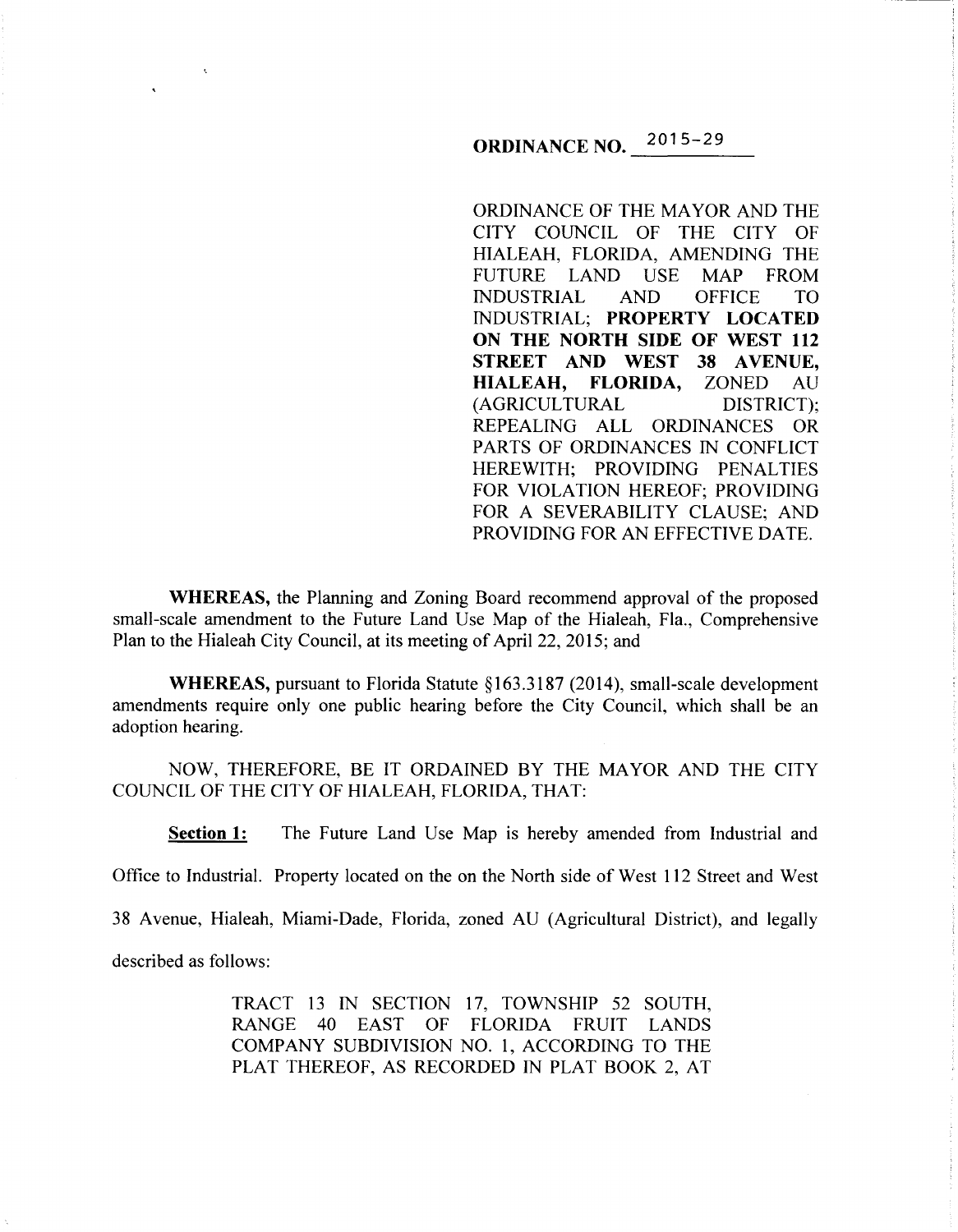# PAGE 17 OF THE PUBLIC RECORDS OF MIAMI-DADE COUNTY, FLORIDA.

## **Section 2: Repeal of Ordinances in Conflict.**

All ordinances or parts of ordinances in conflict herewith are hereby repealed to the extent of such conflict.

#### **Section 3: Penalties.**

Any person, business, association, corporation, partnership or other legal entity who violates any of the provisions of this ordinance shall be assessed a civil penalty, up to a maximum of \$500.00, within the discretion of the court or administrative tribunal having jurisdiction. Each day that a violation continues shall constitute a separate violation.

## **Section 4: Severability Clause.**

If any phrase, clause, sentence, paragraph or section of this ordinance shall be declared invalid or unconstitutional by the judgment or decree of a court of competent jurisdiction, such invalidity or unconstitutionality shall not affect any of the remaining phrases, clauses, sentences, paragraphs or sections of this ordinance.

#### **Section 5: Effective Date.**

Pursuant to Florida Statutes §163.3187(2014), this ordinance shall become effective 31 days after adoption. The date of adoption of this plan amendment shall be the date of signature by the Mayor of the City of Hialeah, Florida or the date of the next regularly scheduled City Council meeting, if the Mayor's signature is withheld or if the City Council overrides the Mayor's veto. Anyone seeking to challenge the compliance ofthis small-scale plan amendment shall file a petition with the Division of Administrative Hearings within 30 days following the local government's adoption of the amendment. If challenged within 30